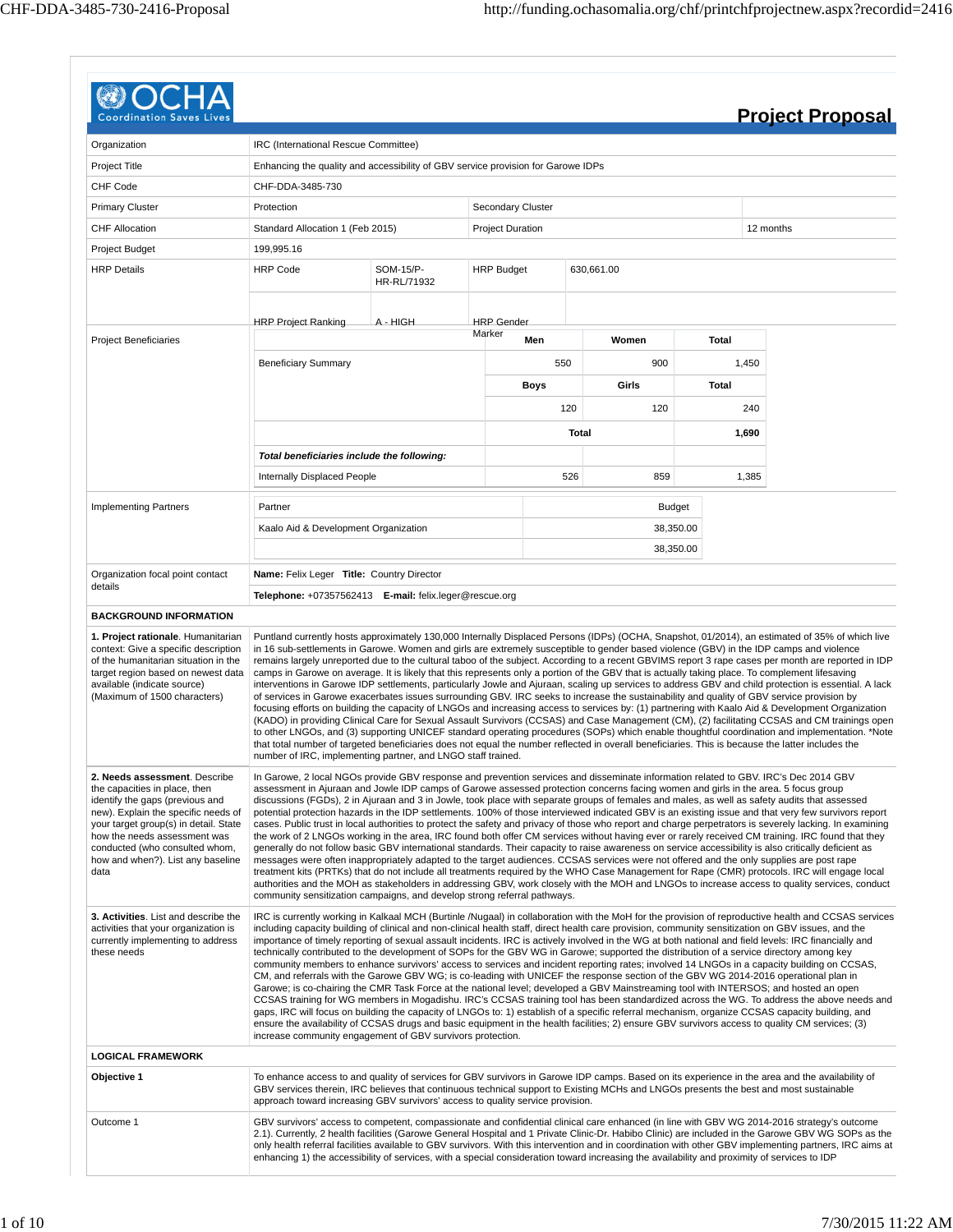|                                                                                                            |                                    |                   | communities, 2) enhancing the quality of CCSAS service delivery and 3) the availability of drugs/equipment in line with WHO guidelines.                                                                                                                                                                                                                                                                                                                                                                                                                                                                                                                                                                                                                     |               |
|------------------------------------------------------------------------------------------------------------|------------------------------------|-------------------|-------------------------------------------------------------------------------------------------------------------------------------------------------------------------------------------------------------------------------------------------------------------------------------------------------------------------------------------------------------------------------------------------------------------------------------------------------------------------------------------------------------------------------------------------------------------------------------------------------------------------------------------------------------------------------------------------------------------------------------------------------------|---------------|
| Activity 1.1                                                                                               |                                    |                   | Organization of Clinical Care for Sexual Assault Survivors (CCSAS) capacity building opportunities. Management of mentoring sessions on CCSAS,<br>improving service delivery, sharing challenges and successes and addressing practical issues for clinical and non-clinical staff from the 2 above-<br>mentioned health facilities. Trainings will directly target the GBV staff of the LNGO "Kaalo Aid & Development' GBV. Due to their proximity to the<br>communities, inclusion of community-based health facilities in the provision of CCSAS represents a critical point to enhance GBV survivors' access<br>to service provision and to ensure appropriate follow up as per WHO guidelines.                                                         |               |
| Activity 1.2                                                                                               | building activity (activity 1.1.). |                   | Provision of CCSAS drugs and basic equipment. The availability of Post Rape Treatment Kits (is a significant challenge in Somalia; PRTKs do not<br>include all drugs and treatments outlined by WHO protocols and facilities (especially MCHs), and facilities do not have the necessary equipment to<br>provide basic services. Under the proposed intervention and in close collaboration and coordination with UNFPA and the CMR Task Force (TF)<br>members, IRC will ensure the availability of complete PRTKs and basic equipment for the facilities and training on the equipment during the capacity                                                                                                                                                 |               |
| Activity 1.3                                                                                               |                                    |                   | Establish a specific referral mechanism among Kaalo Aid & Development Organization, Garowe General Hospital, GBV partners and IDPs in<br>Garowe to increase access to services, scope of care available and follow up protocol adherence. An in-depth service mapping will be conducted by<br>IRC GBV & Health staff to assess the level and the quality of health care provided in the different facilities (e.g. surgical intervention for fistula, HIV<br>treatment availability), from which the health-facility referral mechanism will be informed on accurate service information. Referral mechanisms to<br>ensure GBV survivors' access to other services (e.g. psychosocial) will be developed for each health facility based on Garowe GBV SOPs. |               |
| Indicators for outcome 1                                                                                   |                                    | Cluster           | Indicator description                                                                                                                                                                                                                                                                                                                                                                                                                                                                                                                                                                                                                                                                                                                                       | <b>Target</b> |
|                                                                                                            | Indicator<br>1.1                   | Protection        | Number of male/female survivors who receive medical assistance, including post rape treatment within 72<br>hours, in line with set standards                                                                                                                                                                                                                                                                                                                                                                                                                                                                                                                                                                                                                | 45            |
|                                                                                                            | Indicator<br>1.2                   | Protection        | Percent of staff trained at selected facilities                                                                                                                                                                                                                                                                                                                                                                                                                                                                                                                                                                                                                                                                                                             | 80            |
|                                                                                                            | Indicator<br>1.3                   |                   | Protection   Percent of timely referrals made based on GBV survivors' needs                                                                                                                                                                                                                                                                                                                                                                                                                                                                                                                                                                                                                                                                                 | 70            |
| Outcome 2                                                                                                  |                                    |                   | GBV survivors' access to quality case management (CM) services is improved (in line with GBV WG 2014-2016 strategy outcome 2.2).                                                                                                                                                                                                                                                                                                                                                                                                                                                                                                                                                                                                                            |               |
| Activity 2.1                                                                                               |                                    |                   | Conduct training for local CM service providers on CM guidelines and tools. The case management capacity building process will start with a 5-day<br>theoretical refresher training. Although the LNGO participated in a CM training organized by IRC in 2013, the refresher trainings will concentrate on<br>the main steps of CM and on the tools recently developed by the CM Task Force. Trainings will be open to other GBV WG members already<br>operating in Garowe. Specific sessions on CM supervision will be organized for senior program staff (where available) or management staff.                                                                                                                                                           |               |
| Activity 2.2                                                                                               |                                    |                   | Conduct regular technical support and supervision sessions with identified service providers. On-the-job technical support and supervision sessions<br>will be conducted with the organizations' technical staff and supervisors. While respecting safe information practices IRC GBV staff will conduct case<br>audits and discuss the CM process followed for individual care. IRC staff will also participate as observers in regular CM Meetings organized by the<br>Kaalo Aid & Development Organization.                                                                                                                                                                                                                                              |               |
| Activity 2.3                                                                                               | the Nairobi level.                 |                   | CM Data will be collected and shared into appropriate fora; Selected local CM organization will be trained to collect GBV related data on a regular<br>basis through the GBV Information Management System (GBVIMS). The LNGO will be included as data-gathering agency into the already<br>developed Garowe GBVIMS Information Sharing Protocol. IRC Somalia GBV Coordinator will ensure participation into the GBVIMS Task Force at                                                                                                                                                                                                                                                                                                                       |               |
| Indicators for outcome 2                                                                                   |                                    | Cluster           | Indicator description                                                                                                                                                                                                                                                                                                                                                                                                                                                                                                                                                                                                                                                                                                                                       | <b>Target</b> |
|                                                                                                            | Indicator<br>2.1                   | Protection        | Number of male/female survivors who receive medical assistance, including post rape treatment within 72 hours,<br>in line with set standards                                                                                                                                                                                                                                                                                                                                                                                                                                                                                                                                                                                                                | 45            |
|                                                                                                            | Indicator<br>2.2                   |                   | Protection # of Local partners trained in case management.                                                                                                                                                                                                                                                                                                                                                                                                                                                                                                                                                                                                                                                                                                  | 10            |
|                                                                                                            | Indicator<br>2.3                   | <b>Protection</b> | % of female/male survivors reporting to Kaalo Aid & Development Organization in conjunction with Garowe<br>General Hospital who receive comprehensive case management services                                                                                                                                                                                                                                                                                                                                                                                                                                                                                                                                                                              | 80            |
| Outcome 3                                                                                                  |                                    |                   | GBV survivors' protection is enhanced through increased and targeted community engagement. (In line with GBV WG 2014-2016 strategy's outputs<br>1.1.2 and 2.2.1). The current unavailability of culturally appropriate and standardized IEC material together with the low capacity of local service<br>providers to appropriately and effectively raise awareness on GBV topics represents a big challenge for GBV actors.                                                                                                                                                                                                                                                                                                                                 |               |
| Activity 3.1                                                                                               |                                    |                   | Develop culturally appropriate health and case management IEC materials in coordination with the GBV WG to ensure consistent messaging and<br>sharing of training resources. Based on programmatic lessons learned, social dynamics specific to Somalia, feedback from community<br>representatives and its familiarity with the context, IRC program staff in collaboration with GBV WG members and health staff will develop IEC<br>material in line with GBV and WHO international standards. Prior to finalization, the IEC material will be field-tested with a variety of community<br>members to enhance its effectiveness and impact.                                                                                                               |               |
| Activity 3.2                                                                                               | action plans.                      |                   | Conduct trainings for CHWs and case management staff on newly developed IEC materials. Health and case management staff will be involved in<br>specific trainings to enhance their capacity to safely and appropriately raise awareness among communities. Training's will concentrate on 1)<br>approaches to awareness raising, 2) communication principles and strategies, 3) MAST (Message, Audience, Strategy and Timing), and 4)<br>Monitoring and evaluation of awareness raising impact. As one practical outcome of the training, participants will develop concrete awareness raising                                                                                                                                                              |               |
| Activity 3.3                                                                                               |                                    |                   | Conduct community sensitization campaigns to enhance GBV survivors' access to quality health and case management services. Based on the<br>awareness raising action plans developed during the training's outlined in activity 3.2, participants will conduct community sensitization campaigns<br>among IDP and host communities in Garowe. Community sensitization campaigns will be evaluated before, during and after the implementation<br>through different approaches (e.g., KAP surveys observations, interviews and focus groups).                                                                                                                                                                                                                 |               |
| Indicators for outcome 3                                                                                   |                                    | <b>Cluster</b>    | Indicator description                                                                                                                                                                                                                                                                                                                                                                                                                                                                                                                                                                                                                                                                                                                                       | <b>Target</b> |
|                                                                                                            | Indicator<br>3.1                   | Protection        | Number of male/female survivors who receive medical assistance, including post rape treatment within 72<br>hours, in line with set standards                                                                                                                                                                                                                                                                                                                                                                                                                                                                                                                                                                                                                | 45            |
|                                                                                                            | Indicator<br>3.2                   | <b>Protection</b> | Number of people reached by campaigns conducted to inform communities on available services.                                                                                                                                                                                                                                                                                                                                                                                                                                                                                                                                                                                                                                                                | 1250          |
|                                                                                                            | Indicator<br>3.3                   | Protection        | Number of community sensitization plans developed and monitored.                                                                                                                                                                                                                                                                                                                                                                                                                                                                                                                                                                                                                                                                                            | 12            |
| <b>WORK PLAN</b>                                                                                           |                                    |                   |                                                                                                                                                                                                                                                                                                                                                                                                                                                                                                                                                                                                                                                                                                                                                             |               |
| Implementation: Describe for each<br>activity how you plan to implement<br>it and who is carrying out what |                                    |                   | Please see attachment labeled "Implementation Description" for more information. Activity 1.1 Organize Clinical Care for Sexual Assault Survivors<br>(CCSAS) capacity building opportunities: IRC trainings and implementing partner implementation of CCSAS. Activity 1.2 Ensure availability of<br>CCSAS drugs and basic equipment: IRC procurement, needs assessment and distribution. Activity 1.3 Establish a specific referral mechanism<br>among health facilities to increase access to services, scope of care available and follow up protocol adherence: Direct IRC implementation through                                                                                                                                                       |               |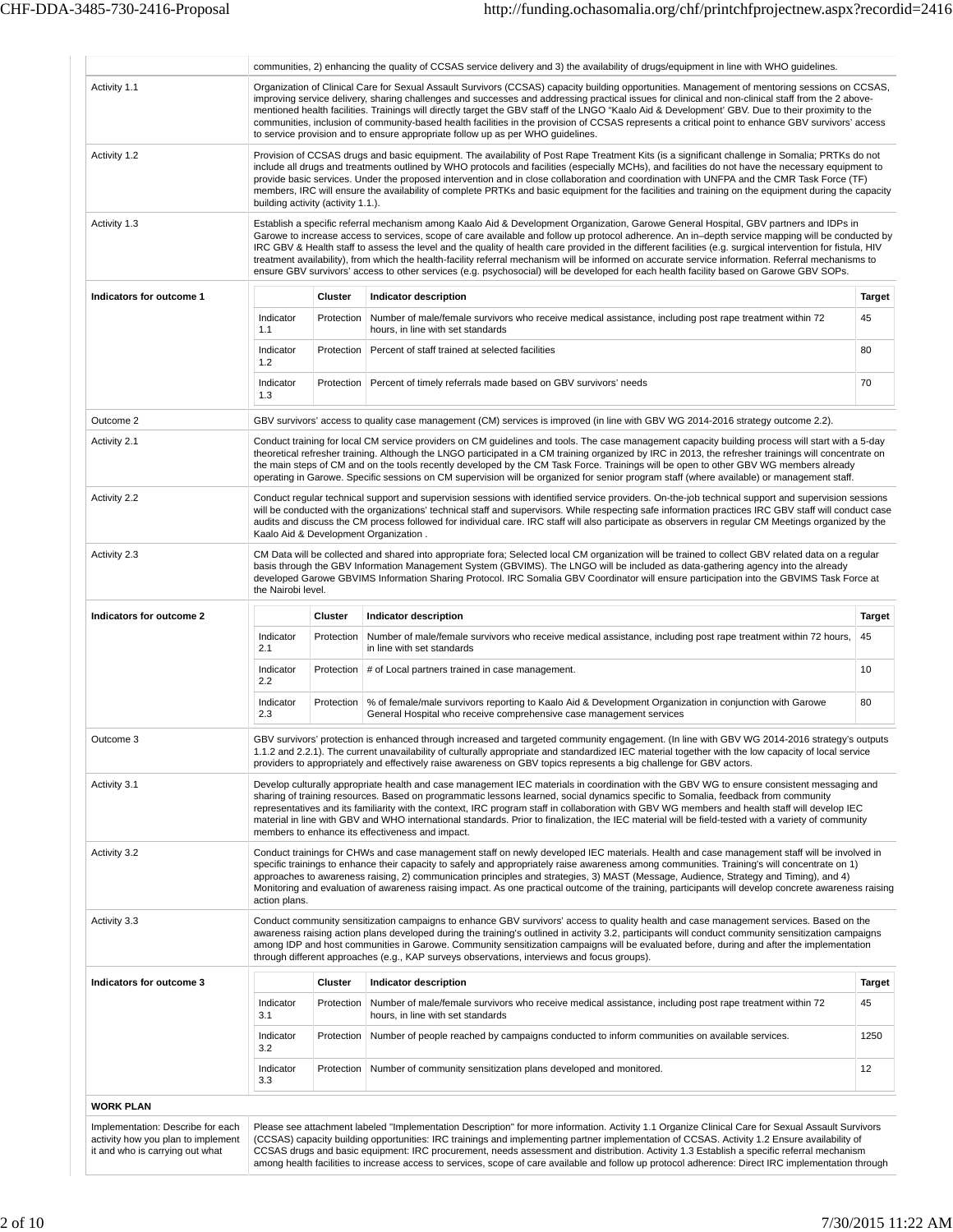|                                                   | planning and mobilization. Activity 2.1 Conduct training for local case management service providers on CM guidelines and tools: IRC trainings and<br>implementing partner implementation of CM. Activity 2.2 Technical support, supervision and case audits: Ongoing visits with implementing partner<br>staff. Activity 2.3 Case Management Data will be collected and shared; Selected local CM organization will be trained to collect GBV related data<br>through the GBVIMS: IRC will facilitate LNGOs data collection through the GBVIMS and sharing of monthly reports. Activity 3.1 Develop culturally<br>appropriate health and case management IEC materials: Organize local collaboration, testing and printing. Activity 3.2 Conduct trainings for CHWs<br>and CM staff on new IEC materials Activity 3.3 Conduct community sensitization campaigns: Develop tools, train, mobilize and assist LNGOs,<br>CHWs. |                  |                  |                |              |                   |                    |
|---------------------------------------------------|-----------------------------------------------------------------------------------------------------------------------------------------------------------------------------------------------------------------------------------------------------------------------------------------------------------------------------------------------------------------------------------------------------------------------------------------------------------------------------------------------------------------------------------------------------------------------------------------------------------------------------------------------------------------------------------------------------------------------------------------------------------------------------------------------------------------------------------------------------------------------------------------------------------------------------|------------------|------------------|----------------|--------------|-------------------|--------------------|
| Project workplan for<br>activities defined in the | <b>Activity Description</b>                                                                                                                                                                                                                                                                                                                                                                                                                                                                                                                                                                                                                                                                                                                                                                                                                                                                                                 | Month<br>$1 - 2$ | Month<br>$3 - 4$ | Month<br>$5-6$ | Month<br>7-8 | Month<br>$9 - 10$ | Month<br>$11 - 12$ |
| Logical framework                                 | Activity 1.1 Organization of Clinical Care for Sexual Assault Survivors (CCSAS) capacity<br>building opportunities. Management of mentoring sessions on CCSAS, improving service delivery,<br>sharing challenges and successes and addressing practical issues for clinical and non-clinical staff<br>from the 2 above-mentioned health facilities. Trainings will directly target the GBV staff of the<br>LNGO "Kaalo Aid & Development" GBV. Due to their proximity to the communities, inclusion of<br>community-based health facilities in the provision of CCSAS represents a critical point to enhance<br>GBV survivors' access to service provision and to ensure appropriate follow up as per WHO<br>guidelines.                                                                                                                                                                                                    | X                | Χ                |                |              |                   |                    |
|                                                   | Activity 1.2 Provision of CCSAS drugs and basic equipment. The availability of Post Rape<br>Treatment Kits (is a significant challenge in Somalia; PRTKs do not include all drugs and<br>treatments outlined by WHO protocols and facilities (especially MCHs), and facilities do not have<br>the necessary equipment to provide basic services. Under the proposed intervention and in close<br>collaboration and coordination with UNFPA and the CMR Task Force (TF) members, IRC will<br>ensure the availability of complete PRTKs and basic equipment for the facilities and training on the<br>equipment during the capacity building activity (activity 1.1.).                                                                                                                                                                                                                                                        |                  | Х                |                |              | х                 |                    |
|                                                   | Activity 1.3 Establish a specific referral mechanism among Kaalo Aid & Development<br>Organization, Garowe General Hospital, GBV partners and IDPs in Garowe to increase access to<br>services, scope of care available and follow up protocol adherence. An in-depth service mapping<br>will be conducted by IRC GBV & Health staff to assess the level and the quality of health care<br>provided in the different facilities (e.g. surgical intervention for fistula, HIV treatment availability),<br>from which the health-facility referral mechanism will be informed on accurate service information.<br>Referral mechanisms to ensure GBV survivors' access to other services (e.g. psychosocial) will be<br>developed for each health facility based on Garowe GBV SOPs.                                                                                                                                           |                  |                  | Χ              |              |                   |                    |
|                                                   | <b>Activity 2.1</b> Conduct training for local CM service providers on CM guidelines and tools. The<br>case management capacity building process will start with a 5-day theoretical refresher training.<br>Although the LNGO participated in a CM training organized by IRC in 2013, the refresher trainings<br>will concentrate on the main steps of CM and on the tools recently developed by the CM Task<br>Force. Trainings will be open to other GBV WG members already operating in Garowe. Specific<br>sessions on CM supervision will be organized for senior program staff (where available) or<br>management staff.                                                                                                                                                                                                                                                                                              |                  | X                |                |              |                   |                    |
|                                                   | Activity 2.2 Conduct regular technical support and supervision sessions with identified service<br>providers. On-the-job technical support and supervision sessions will be conducted with the<br>organizations' technical staff and supervisors. While respecting safe information practices IRC<br>GBV staff will conduct case audits and discuss the CM process followed for individual care. IRC<br>staff will also participate as observers in regular CM Meetings organized by the Kaalo Aid &<br>Development Organization.                                                                                                                                                                                                                                                                                                                                                                                           |                  | Χ                | X              | Х            | Х                 | Χ                  |
|                                                   | Activity 2.3 CM Data will be collected and shared into appropriate fora; Selected local CM<br>organization will be trained to collect GBV related data on a regular basis through the GBV<br>Information Management System (GBVIMS). The LNGO will be included as data-gathering agency<br>into the already developed Garowe GBVIMS Information Sharing Protocol. IRC Somalia GBV<br>Coordinator will ensure participation into the GBVIMS Task Force at the Nairobi level.                                                                                                                                                                                                                                                                                                                                                                                                                                                 |                  | X                | X              | X            | X                 | Χ                  |
|                                                   | <b>Activity 3.1</b> Develop culturally appropriate health and case management IEC materials in<br>coordination with the GBV WG to ensure consistent messaging and sharing of training resources.<br>Based on programmatic lessons learned, social dynamics specific to Somalia, feedback from<br>community representatives and its familiarity with the context, IRC program staff in collaboration<br>with GBV WG members and health staff will develop IEC material in line with GBV and WHO<br>international standards. Prior to finalization, the IEC material will be field-tested with a variety of<br>community members to enhance its effectiveness and impact.                                                                                                                                                                                                                                                     |                  | X                | $\pmb{\times}$ |              |                   |                    |
|                                                   | Activity 3.2 Conduct trainings for CHWs and case management staff on newly developed IEC<br>materials. Health and case management staff will be involved in specific trainings to enhance their<br>capacity to safely and appropriately raise awareness among communities. Training's will<br>concentrate on 1) approaches to awareness raising, 2) communication principles and strategies,<br>3) MAST (Message, Audience, Strategy and Timing), and 4) Monitoring and evaluation of<br>awareness raising impact. As one practical outcome of the training, participants will develop<br>concrete awareness raising action plans.                                                                                                                                                                                                                                                                                          |                  |                  | X              |              |                   |                    |
|                                                   | Activity 3.3 Conduct community sensitization campaigns to enhance GBV survivors' access to<br>quality health and case management services. Based on the awareness raising action plans<br>developed during the training's outlined in activity 3.2, participants will conduct community<br>sensitization campaigns among IDP and host communities in Garowe. Community sensitization<br>campaigns will be evaluated before, during and after the implementation through different<br>approaches (e.g., KAP surveys observations, interviews and focus groups).                                                                                                                                                                                                                                                                                                                                                              | X                |                  |                |              |                   | Χ                  |

|                                                                                                                                                                                                                                                                                                                                                                                                                                                                                                                                                                                                                                                                                                                                    |                                                                                                 |                                                                                                          |  |  |  |                                       |    |                 | Month (s) when planned M & E will be done |                 |
|------------------------------------------------------------------------------------------------------------------------------------------------------------------------------------------------------------------------------------------------------------------------------------------------------------------------------------------------------------------------------------------------------------------------------------------------------------------------------------------------------------------------------------------------------------------------------------------------------------------------------------------------------------------------------------------------------------------------------------|-------------------------------------------------------------------------------------------------|----------------------------------------------------------------------------------------------------------|--|--|--|---------------------------------------|----|-----------------|-------------------------------------------|-----------------|
| <b>Activity Description</b>                                                                                                                                                                                                                                                                                                                                                                                                                                                                                                                                                                                                                                                                                                        | M & E Tools to use                                                                              | Means of<br>verification                                                                                 |  |  |  | $2$ 3 4 5 6 7 8                       | -9 | 10 <sup>1</sup> |                                           | $11$ 12         |
| <b>Activity 1.1 Organization of Clinical Care for Sexual Assault Survivors (CCSAS)</b><br>capacity building opportunities. Management of mentoring sessions on CCSAS,<br>improving service delivery, sharing challenges and successes and addressing practical<br>issues for clinical and non-clinical staff from the 2 above-mentioned health facilities.<br>Trainings will directly target the GBV staff of the LNGO "Kaalo Aid & Development"<br>GBV. Due to their proximity to the communities, inclusion of community-based health<br>facilities in the provision of CCSAS represents a critical point to enhance GBV<br>survivors' access to service provision and to ensure appropriate follow up as per WHO<br>quidelines. | - Contact details<br>- Data collection<br>- Field visits<br>- Photo with or without GPS<br>data | -Training reports<br>-Pictures -Pre &<br>post results -Health<br>facilities books-<br>Survivor databases |  |  |  | x   x   x   x   x   x   x   x   x   x |    | $\times$        |                                           | $x \mid x \mid$ |
|                                                                                                                                                                                                                                                                                                                                                                                                                                                                                                                                                                                                                                                                                                                                    | - Data collection<br>- Distribution monitoring                                                  | -Drugs database<br>-Pictures with GBS<br>data -Delivery notes                                            |  |  |  |                                       |    |                 |                                           |                 |

÷

T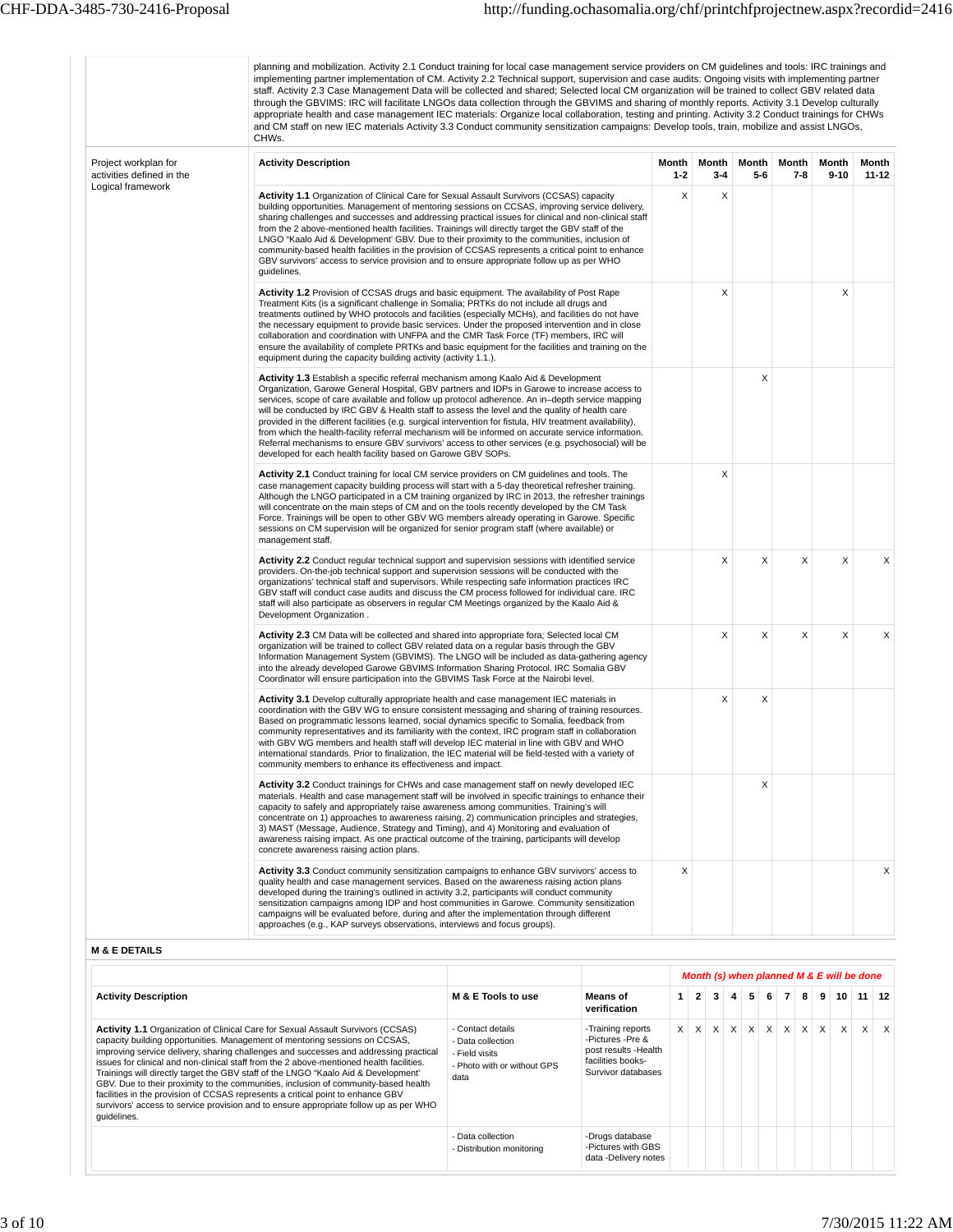| facilities do not have the necessary equipment to provide basic services. Under the<br>proposed intervention and in close collaboration and coordination with UNFPA and the<br>CMR Task Force (TF) members, IRC will ensure the availability of complete PRTKs and<br>basic equipment for the facilities and training on the equipment during the capacity<br>building activity (activity 1.1.).                                                                                                                                                                                                                                                                                                                                                                                     |                   |                                                    | - Field visits<br>- Individual interview<br>- Photo with or without GPS<br>data                                              |                                                                                                                                          |          |          |          |                           |                           |              |                           |          |          |              |
|--------------------------------------------------------------------------------------------------------------------------------------------------------------------------------------------------------------------------------------------------------------------------------------------------------------------------------------------------------------------------------------------------------------------------------------------------------------------------------------------------------------------------------------------------------------------------------------------------------------------------------------------------------------------------------------------------------------------------------------------------------------------------------------|-------------------|----------------------------------------------------|------------------------------------------------------------------------------------------------------------------------------|------------------------------------------------------------------------------------------------------------------------------------------|----------|----------|----------|---------------------------|---------------------------|--------------|---------------------------|----------|----------|--------------|
| Activity 1.3 Establish a specific referral mechanism among Kaalo Aid & Development<br>Organization, Garowe General Hospital, GBV partners and IDPs in Garowe to increase<br>access to services, scope of care available and follow up protocol adherence. An<br>in-depth service mapping will be conducted by IRC GBV & Health staff to assess the<br>level and the quality of health care provided in the different facilities (e.g. surgical<br>intervention for fistula, HIV treatment availability), from which the health-facility referral<br>mechanism will be informed on accurate service information. Referral mechanisms to<br>ensure GBV survivors' access to other services (e.g. psychosocial) will be developed<br>for each health facility based on Garowe GBV SOPs. |                   |                                                    | - Contact details<br>- Data collection<br>- Field visits<br>- Other                                                          | -Survivor monthly<br>database -Referral<br>mechanisms<br>document - Charts<br>-GBVWG SOPs<br>-Service mapping<br>matrix                  |          |          | X        | $\mathsf{X}$              | X                         | $\times$     | $\boldsymbol{\mathsf{X}}$ | X        | X        | $\mathsf{X}$ |
| Activity 2.1 Conduct training for local CM service providers on CM guidelines and<br>tools. The case management capacity building process will start with a 5-day theoretical<br>refresher training. Although the LNGO participated in a CM training organized by IRC in<br>2013, the refresher trainings will concentrate on the main steps of CM and on the tools<br>recently developed by the CM Task Force. Trainings will be open to other GBV WG<br>members already operating in Garowe. Specific sessions on CM supervision will be<br>organized for senior program staff (where available) or management staff.                                                                                                                                                              |                   |                                                    | - Contact details<br>- Data collection<br>- Field visits<br>- Other<br>- Photo with or without GPS<br>data<br>- Verification | -Training Module<br>-Training reports<br>-Pictures -Pre &<br>post results -Case<br>management<br>Database                                | X        | $\times$ | $\times$ | $\times$                  | $\mathsf{X}$              | $\mathsf{X}$ | $\times$                  | $\times$ | $\times$ | $\times$     |
| Activity 2.2 Conduct regular technical support and supervision sessions with identified<br>service providers. On-the-job technical support and supervision sessions will be<br>conducted with the organizations' technical staff and supervisors. While respecting safe<br>information practices IRC GBV staff will conduct case audits and discuss the CM<br>process followed for individual care. IRC staff will also participate as observers in<br>regular CM Meetings organized by the Kaalo Aid & Development Organization.                                                                                                                                                                                                                                                    |                   |                                                    | - Data collection<br>- Field visits                                                                                          | -Supervision<br>Checklist -Case<br>management forms<br>and database.<br>-Minutes of<br>technical support<br>and supervision<br>sessions. | $\times$ |          | $X$ $X$  |                           |                           | $X$ $X$ $X$  | $\times$                  | $\times$ | $\times$ | $\times$     |
| Activity 2.3 CM Data will be collected and shared into appropriate fora; Selected local<br>CM organization will be trained to collect GBV related data on a regular basis through<br>the GBV Information Management System (GBVIMS). The LNGO will be included as<br>data-gathering agency into the already developed Garowe GBVIMS Information<br>Sharing Protocol. IRC Somalia GBV Coordinator will ensure participation into the<br>GBVIMS Task Force at the Nairobi level.                                                                                                                                                                                                                                                                                                       |                   |                                                    | - Data collection                                                                                                            | -Module on GBV<br>related data<br>collection -GBVIMS<br>monthly reports                                                                  | X        | $\times$ | $\times$ | $\boldsymbol{\mathsf{X}}$ | $\boldsymbol{\mathsf{X}}$ | $\times$     | $\mathsf X$               | X        | X        | $\times$     |
| Activity 3.1 Develop culturally appropriate health and case management IEC<br>materials in coordination with the GBV WG to ensure consistent messaging and sharing<br>of training resources. Based on programmatic lessons learned, social dynamics specific<br>to Somalia, feedback from community representatives and its familiarity with the<br>context, IRC program staff in collaboration with GBV WG members and health staff will<br>develop IEC material in line with GBV and WHO international standards. Prior to<br>finalization, the IEC material will be field-tested with a variety of community members to<br>enhance its effectiveness and impact.                                                                                                                  |                   |                                                    | - Focus group interview<br>- Individual interview<br>- KAP survey                                                            | -New IEC materials<br>-FGD and KII<br>guides - KAP Survey<br>report -Filed test<br>report                                                | X        | $\times$ |          |                           |                           |              |                           |          | X        | X            |
| Activity 3.2 Conduct trainings for CHWs and case management staff on newly<br>developed IEC materials. Health and case management staff will be involved in specific<br>trainings to enhance their capacity to safely and appropriately raise awareness among<br>communities. Training's will concentrate on 1) approaches to awareness raising, 2)<br>communication principles and strategies, 3) MAST (Message, Audience, Strategy and<br>Timing), and 4) Monitoring and evaluation of awareness raising impact. As one practical<br>outcome of the training, participants will develop concrete awareness raising action<br>plans.                                                                                                                                                |                   |                                                    | - Contact details<br>- Data collection<br>- Field visits<br>- Photo with or without GPS<br>data                              | -Training reports<br>-Pictures -Pre post<br>results - Awareness<br>raising plans                                                         |          |          | X        | X                         |                           |              |                           |          |          |              |
| Activity 3.3 Conduct community sensitization campaigns to enhance GBV survivors'<br>access to quality health and case management services. Based on the awareness<br>raising action plans developed during the training's outlined in activity 3.2, participants<br>will conduct community sensitization campaigns among IDP and host communities in<br>Garowe. Community sensitization campaigns will be evaluated before, during and after<br>the implementation through different approaches (e.g., KAP surveys observations,<br>interviews and focus groups).                                                                                                                                                                                                                    |                   |                                                    | - GPS data<br>- KAP survey<br>- Photo with or without GPS<br>data                                                            | -Awareness<br>sessions reports<br>-KAP survey reports<br>-Pictures                                                                       |          |          |          | X                         | X                         | $\mathsf{X}$ | $\times$                  | $\times$ | $\times$ | $\mathsf{x}$ |
| <b>OTHER INFORMATION</b>                                                                                                                                                                                                                                                                                                                                                                                                                                                                                                                                                                                                                                                                                                                                                             |                   |                                                    |                                                                                                                              |                                                                                                                                          |          |          |          |                           |                           |              |                           |          |          |              |
| Coordination with other                                                                                                                                                                                                                                                                                                                                                                                                                                                                                                                                                                                                                                                                                                                                                              | Organization      | <b>Activity</b>                                    |                                                                                                                              |                                                                                                                                          |          |          |          |                           |                           |              |                           |          |          |              |
| Organizations in project area                                                                                                                                                                                                                                                                                                                                                                                                                                                                                                                                                                                                                                                                                                                                                        | 1. GRT            |                                                    | Psychosocial Support; include GRT in the establishment of the referral mechanism which guides the case management.           |                                                                                                                                          |          |          |          |                           |                           |              |                           |          |          |              |
|                                                                                                                                                                                                                                                                                                                                                                                                                                                                                                                                                                                                                                                                                                                                                                                      | 2. GBV WG members | Sharing of information including new IEC materials |                                                                                                                              |                                                                                                                                          |          |          |          |                           |                           |              |                           |          |          |              |
|                                                                                                                                                                                                                                                                                                                                                                                                                                                                                                                                                                                                                                                                                                                                                                                      | 3. Y-Peer         |                                                    |                                                                                                                              |                                                                                                                                          |          |          |          |                           |                           |              |                           |          |          |              |

|                                                      | 4. KAALO                                                                                  | challenges                                                                                                                                                                                                                                                                                                                                                                                                                                                                                                                                                                                                                                                                                                                                                                                                                                                                                                                                                                                                     |
|------------------------------------------------------|-------------------------------------------------------------------------------------------|----------------------------------------------------------------------------------------------------------------------------------------------------------------------------------------------------------------------------------------------------------------------------------------------------------------------------------------------------------------------------------------------------------------------------------------------------------------------------------------------------------------------------------------------------------------------------------------------------------------------------------------------------------------------------------------------------------------------------------------------------------------------------------------------------------------------------------------------------------------------------------------------------------------------------------------------------------------------------------------------------------------|
|                                                      | 5. TAAS                                                                                   | gaps in both Nairobi and locally sharing of the 4W matrices and GBV survivors' referrals.                                                                                                                                                                                                                                                                                                                                                                                                                                                                                                                                                                                                                                                                                                                                                                                                                                                                                                                      |
|                                                      | 6. UNICEF                                                                                 | GBV prevention especially on FGM through GBV WG meetings.                                                                                                                                                                                                                                                                                                                                                                                                                                                                                                                                                                                                                                                                                                                                                                                                                                                                                                                                                      |
|                                                      | 7. UNFPA                                                                                  | In the framework of the collaboration with IRC                                                                                                                                                                                                                                                                                                                                                                                                                                                                                                                                                                                                                                                                                                                                                                                                                                                                                                                                                                 |
|                                                      | 8. Maato-Kaal Centre                                                                      | Kaalo Aid & Development Organization will be trained and mentored to provide case management services to GBV survivors.<br>Survivors in need of more specialized PSS care will be supported through the collaboration established between Kaalo Aid &<br>Development Organization                                                                                                                                                                                                                                                                                                                                                                                                                                                                                                                                                                                                                                                                                                                              |
|                                                      | 9. Garowe General Hospital<br>in conjunction with Kaalo Aid<br>& Development Organization | Garowe General Hospital and GRT.                                                                                                                                                                                                                                                                                                                                                                                                                                                                                                                                                                                                                                                                                                                                                                                                                                                                                                                                                                               |
| Gender theme support                                 | Yes                                                                                       |                                                                                                                                                                                                                                                                                                                                                                                                                                                                                                                                                                                                                                                                                                                                                                                                                                                                                                                                                                                                                |
| Outline how the project supports<br>the gender theme |                                                                                           | Gender theme will be supported through the following: (1) Data related to GBV survivors are disaggregated by sex and age, as well as all other<br>relevant characteristics. (2) CCSAS training include specific modules on clinical care provided to women, men and child survivors (3) IEC material<br>will be developed on the basis of the different needs of men, women, girls and boys (4) CCSAS drugs protocols will be developed for women, men,<br>girls and boys (5) drugs procurement will take into particular account the specific needs of child survivors (6) LNGOs case management staff will<br>include both males and females (7) The project will regularly share the analysis on GBV patterns with all other relevant actors in the appropriate<br>coordination mechanisms (e.g. GBVWG, Protection cluster, etc.) to respond appropriately to concerning trends. (8) Services provided to the<br>beneficiaries are tailored according to the different needs of girls, women, boys and men. |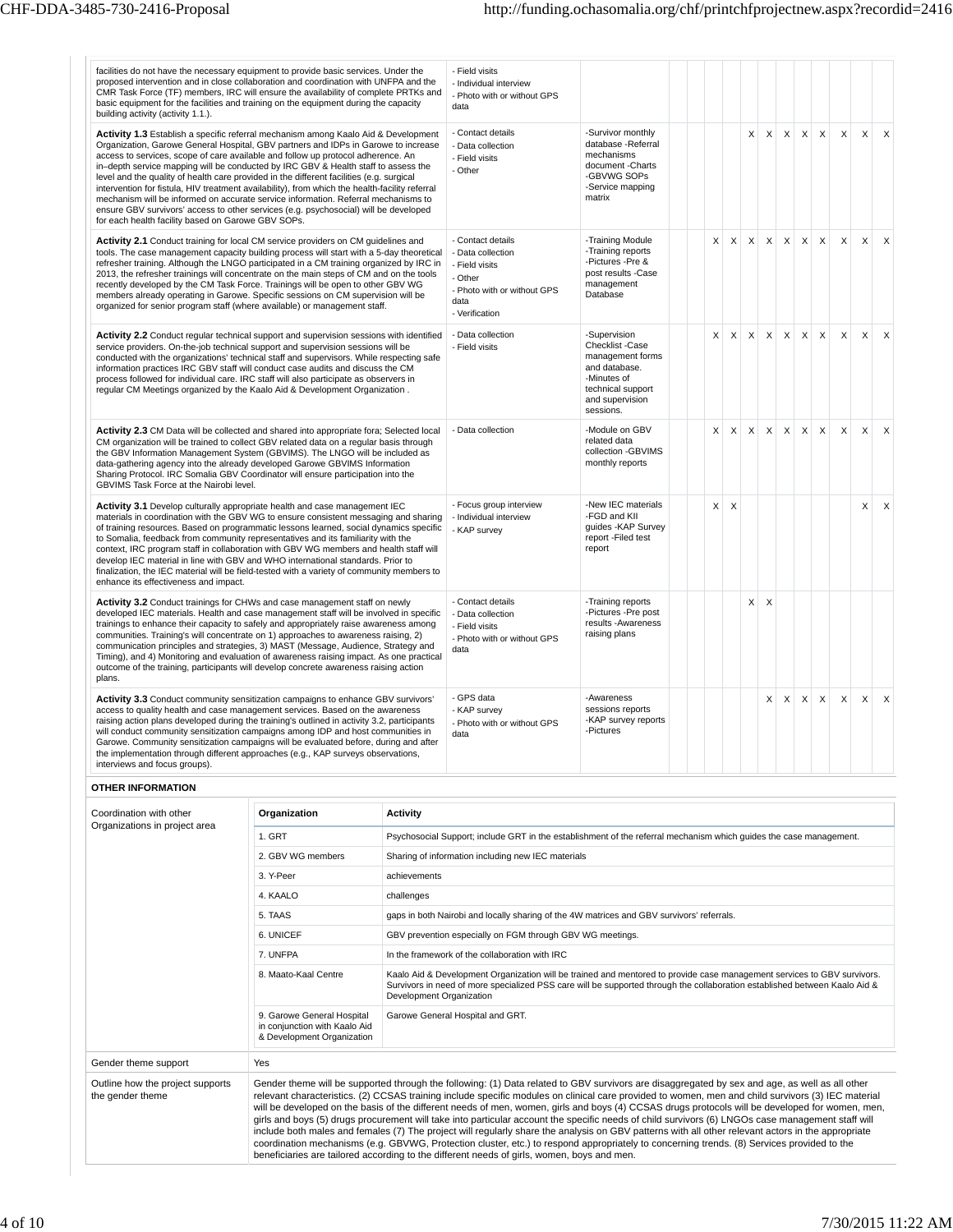| ☑<br>Activity 1.2: Provision of CCSAS drugs and basic equipment. The availability of Post Rape Treatment Kits (is a significant challenge in Somalia; PRTKs<br>do not include all drugs and treatments outlined by WHO protocols and facilities (especially MCHs), and facilities do not have the necessary equipment to<br>provide basic services. Under the proposed intervention and in close collaboration and coordination with UNFPA and the CMR Task Force (TF) members,<br>IRC will ensure the availability of complete PRTKs and basic equipment for the facilities and training on the equipment during the capacity building activity<br>(activity 1.1.).<br>$\overline{\mathcal{A}}$<br>Activity 1.3: Establish a specific referral mechanism among Kaalo Aid & Development Organization, Garowe General Hospital, GBV partners and IDPs |  |  |  |  |  |  |  |  |  |  |  |
|------------------------------------------------------------------------------------------------------------------------------------------------------------------------------------------------------------------------------------------------------------------------------------------------------------------------------------------------------------------------------------------------------------------------------------------------------------------------------------------------------------------------------------------------------------------------------------------------------------------------------------------------------------------------------------------------------------------------------------------------------------------------------------------------------------------------------------------------------|--|--|--|--|--|--|--|--|--|--|--|
| in Garowe to increase access to services, scope of care available and follow up protocol adherence. An in-depth service mapping will be conducted by<br>IRC GBV & Health staff to assess the level and the quality of health care provided in the different facilities (e.g. surgical intervention for fistula, HIV<br>treatment availability), from which the health-facility referral mechanism will be informed on accurate service information. Referral mechanisms to ensure                                                                                                                                                                                                                                                                                                                                                                    |  |  |  |  |  |  |  |  |  |  |  |
| Activity 2.1: Conduct training for local CM service providers on CM guidelines and tools. The case management capacity building process will start with a<br>5-day theoretical refresher training. Although the LNGO participated in a CM training organized by IRC in 2013, the refresher trainings will concentrate on<br>the main steps of CM and on the tools recently developed by the CM Task Force. Trainings will be open to other GBV WG members already operating in                                                                                                                                                                                                                                                                                                                                                                       |  |  |  |  |  |  |  |  |  |  |  |
| Garowe. Specific sessions on CM supervision will be organized for senior program staff (where available) or management staff.<br>Activity 2.2: Conduct regular technical support and supervision sessions with identified service providers. On-the-job technical support and supervision<br>sessions will be conducted with the organizations' technical staff and supervisors. While respecting safe information practices IRC GBV staff will conduct<br>case audits and discuss the CM process followed for individual care. IRC staff will also participate as observers in regular CM Meetings organized by the<br>Kaalo Aid & Development Organization.                                                                                                                                                                                        |  |  |  |  |  |  |  |  |  |  |  |
| Activity 2.3: CM Data will be collected and shared into appropriate fora; Selected local CM organization will be trained to collect GBV related data on a<br>reqular basis through the GBV Information Management System (GBVIMS). The LNGO will be included as data-gathering agency into the already<br>developed Garowe GBVIMS Information Sharing Protocol. IRC Somalia GBV Coordinator will ensure participation into the GBVIMS Task Force at the                                                                                                                                                                                                                                                                                                                                                                                              |  |  |  |  |  |  |  |  |  |  |  |
| Activity 3.1: Develop culturally appropriate health and case management IEC materials in coordination with the GBV WG to ensure consistent<br>messaging and sharing of training resources. Based on programmatic lessons learned, social dynamics specific to Somalia, feedback from community<br>representatives and its familiarity with the context, IRC program staff in collaboration with GBV WG members and health staff will develop IEC material in<br>line with GBV and WHO international standards. Prior to finalization, the IEC material will be field-tested with a variety of community members to enhance                                                                                                                                                                                                                           |  |  |  |  |  |  |  |  |  |  |  |
| its effectiveness and impact.<br>$\sqrt{ }$<br>Activity 3.2: Conduct trainings for CHWs and case management staff on newly developed IEC materials. Health and case management staff will be<br>involved in specific trainings to enhance their capacity to safely and appropriately raise awareness among communities. Training's will concentrate on 1)<br>approaches to awareness raising, 2) communication principles and strategies, 3) MAST (Message, Audience, Strategy and Timing), and 4) Monitoring and<br>evaluation of awareness raising impact. As one practical outcome of the training, participants will develop concrete awareness raising action plans.                                                                                                                                                                            |  |  |  |  |  |  |  |  |  |  |  |
| Activity 3.3: Conduct community sensitization campaigns to enhance GBV survivors' access to quality health and case management services. Based on<br>the awareness raising action plans developed during the training's outlined in activity 3.2, participants will conduct community sensitization campaigns<br>among IDP and host communities in Garowe. Community sensitization campaigns will be evaluated before, during and after the implementation through                                                                                                                                                                                                                                                                                                                                                                                   |  |  |  |  |  |  |  |  |  |  |  |
|                                                                                                                                                                                                                                                                                                                                                                                                                                                                                                                                                                                                                                                                                                                                                                                                                                                      |  |  |  |  |  |  |  |  |  |  |  |
|                                                                                                                                                                                                                                                                                                                                                                                                                                                                                                                                                                                                                                                                                                                                                                                                                                                      |  |  |  |  |  |  |  |  |  |  |  |
| <b>CHF</b><br>%charged to<br><b>CHF</b>                                                                                                                                                                                                                                                                                                                                                                                                                                                                                                                                                                                                                                                                                                                                                                                                              |  |  |  |  |  |  |  |  |  |  |  |
| 4,050.00<br>100.00                                                                                                                                                                                                                                                                                                                                                                                                                                                                                                                                                                                                                                                                                                                                                                                                                                   |  |  |  |  |  |  |  |  |  |  |  |
|                                                                                                                                                                                                                                                                                                                                                                                                                                                                                                                                                                                                                                                                                                                                                                                                                                                      |  |  |  |  |  |  |  |  |  |  |  |
| 14,980.06<br>24.70                                                                                                                                                                                                                                                                                                                                                                                                                                                                                                                                                                                                                                                                                                                                                                                                                                   |  |  |  |  |  |  |  |  |  |  |  |
|                                                                                                                                                                                                                                                                                                                                                                                                                                                                                                                                                                                                                                                                                                                                                                                                                                                      |  |  |  |  |  |  |  |  |  |  |  |
|                                                                                                                                                                                                                                                                                                                                                                                                                                                                                                                                                                                                                                                                                                                                                                                                                                                      |  |  |  |  |  |  |  |  |  |  |  |
|                                                                                                                                                                                                                                                                                                                                                                                                                                                                                                                                                                                                                                                                                                                                                                                                                                                      |  |  |  |  |  |  |  |  |  |  |  |
|                                                                                                                                                                                                                                                                                                                                                                                                                                                                                                                                                                                                                                                                                                                                                                                                                                                      |  |  |  |  |  |  |  |  |  |  |  |
|                                                                                                                                                                                                                                                                                                                                                                                                                                                                                                                                                                                                                                                                                                                                                                                                                                                      |  |  |  |  |  |  |  |  |  |  |  |
|                                                                                                                                                                                                                                                                                                                                                                                                                                                                                                                                                                                                                                                                                                                                                                                                                                                      |  |  |  |  |  |  |  |  |  |  |  |
|                                                                                                                                                                                                                                                                                                                                                                                                                                                                                                                                                                                                                                                                                                                                                                                                                                                      |  |  |  |  |  |  |  |  |  |  |  |
|                                                                                                                                                                                                                                                                                                                                                                                                                                                                                                                                                                                                                                                                                                                                                                                                                                                      |  |  |  |  |  |  |  |  |  |  |  |
|                                                                                                                                                                                                                                                                                                                                                                                                                                                                                                                                                                                                                                                                                                                                                                                                                                                      |  |  |  |  |  |  |  |  |  |  |  |
|                                                                                                                                                                                                                                                                                                                                                                                                                                                                                                                                                                                                                                                                                                                                                                                                                                                      |  |  |  |  |  |  |  |  |  |  |  |
|                                                                                                                                                                                                                                                                                                                                                                                                                                                                                                                                                                                                                                                                                                                                                                                                                                                      |  |  |  |  |  |  |  |  |  |  |  |
|                                                                                                                                                                                                                                                                                                                                                                                                                                                                                                                                                                                                                                                                                                                                                                                                                                                      |  |  |  |  |  |  |  |  |  |  |  |
|                                                                                                                                                                                                                                                                                                                                                                                                                                                                                                                                                                                                                                                                                                                                                                                                                                                      |  |  |  |  |  |  |  |  |  |  |  |
|                                                                                                                                                                                                                                                                                                                                                                                                                                                                                                                                                                                                                                                                                                                                                                                                                                                      |  |  |  |  |  |  |  |  |  |  |  |
|                                                                                                                                                                                                                                                                                                                                                                                                                                                                                                                                                                                                                                                                                                                                                                                                                                                      |  |  |  |  |  |  |  |  |  |  |  |
|                                                                                                                                                                                                                                                                                                                                                                                                                                                                                                                                                                                                                                                                                                                                                                                                                                                      |  |  |  |  |  |  |  |  |  |  |  |
|                                                                                                                                                                                                                                                                                                                                                                                                                                                                                                                                                                                                                                                                                                                                                                                                                                                      |  |  |  |  |  |  |  |  |  |  |  |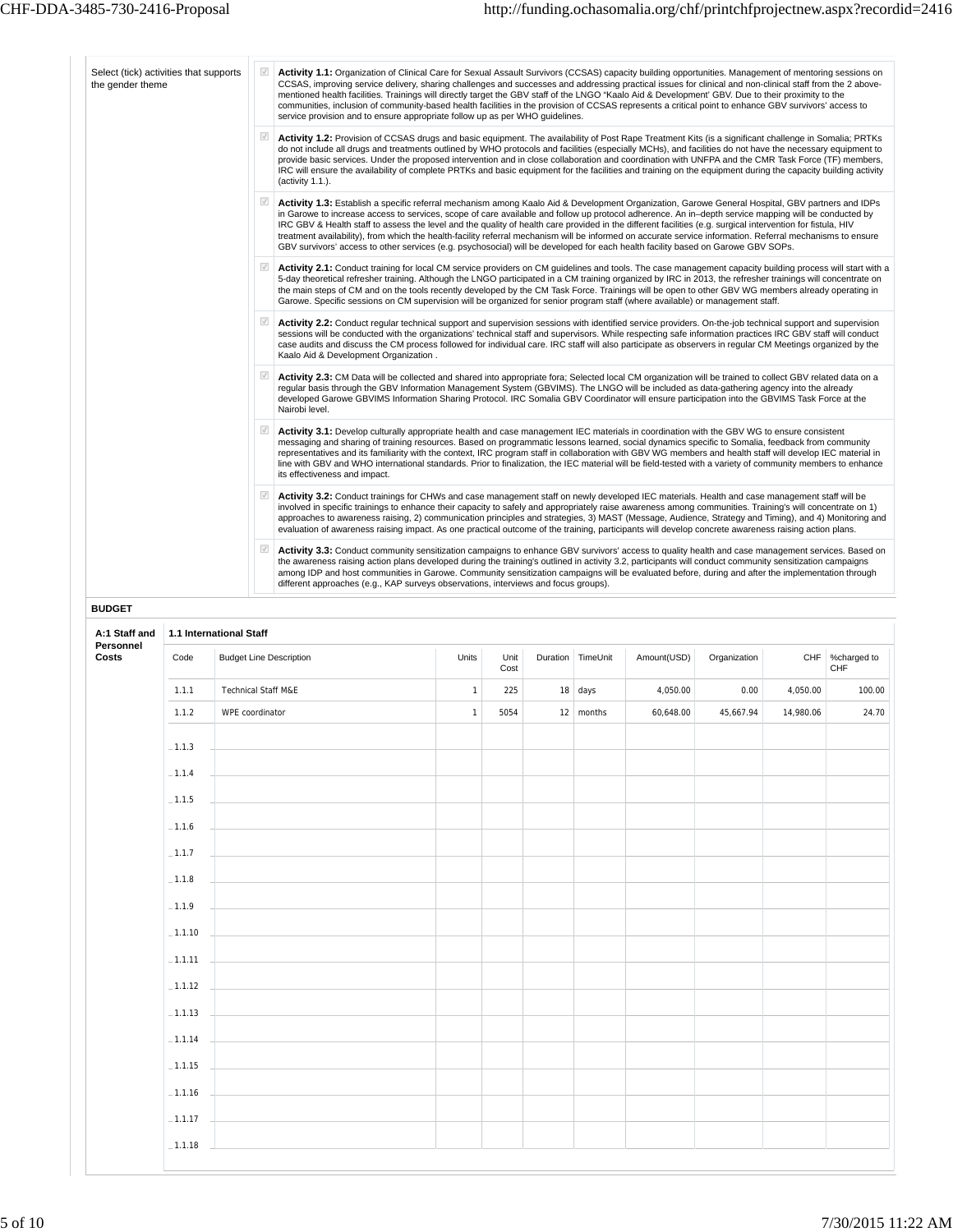|                                              | Subtotal                                                                       |                              |                 |          |                        | 64,698.00            | 45,667.94    | 19,030.06            |                    |
|----------------------------------------------|--------------------------------------------------------------------------------|------------------------------|-----------------|----------|------------------------|----------------------|--------------|----------------------|--------------------|
|                                              | <b>Budget Narrative:</b>                                                       |                              |                 |          |                        |                      |              |                      |                    |
|                                              | 1.2 Local Staff                                                                |                              |                 |          |                        |                      |              |                      |                    |
| Code                                         | <b>Budget Line Description</b>                                                 | Units                        | Unit Cost       | Duration | TimeUnit               | Amount(USD)          | Organization | CHF                  | %charged to<br>CHF |
| 1.2.1                                        | Senior GBV manager                                                             | $\mathbf{1}$                 | 3351.6          | 12       |                        | 40,219.20            | 23,729.33    | 16,489.87            | 41.00              |
| 1.2.2                                        | GBV officer                                                                    | $\mathbf{1}$                 | 1473.64         | 12       |                        | 17,683.68            | 0.00         | 17,683.68            | 100.00             |
| 1.2.3                                        | Field Manager - Garowe                                                         | $\mathbf{1}$                 | 3491.25         | 12       |                        | 41,895.00            | 31,421.25    | 10,473.75            | 25.00              |
| 1.2.4                                        | Finance Officer - Garowe                                                       | $\mathbf{1}$                 | 1466.33         | 12       |                        | 17,595.96            | 13,196.97    | 4,398.99             | 25.00              |
| 1.2.5                                        | Logs/Admin Assistant                                                           | $\mathbf{1}$                 | 941.64          | 12       |                        | 11,299.68            | 8,474.76     | 2,824.92             | 25.00              |
| 1.2.6                                        |                                                                                |                              |                 |          |                        |                      |              |                      |                    |
| 1.2.7                                        |                                                                                |                              |                 |          |                        |                      |              |                      |                    |
| 1.2.8                                        |                                                                                |                              |                 |          |                        |                      |              |                      |                    |
| 1.2.9                                        |                                                                                |                              |                 |          |                        |                      |              |                      |                    |
|                                              |                                                                                |                              |                 |          |                        |                      |              |                      |                    |
| 1.2.10                                       |                                                                                |                              |                 |          |                        |                      |              |                      |                    |
| 1.2.11                                       |                                                                                |                              |                 |          |                        |                      |              |                      |                    |
| 1.2.12                                       |                                                                                |                              |                 |          |                        |                      |              |                      |                    |
| 1.2.13                                       |                                                                                |                              |                 |          |                        |                      |              |                      |                    |
| 1.2.14                                       |                                                                                |                              |                 |          |                        |                      |              |                      |                    |
| 1.2.15                                       |                                                                                |                              |                 |          |                        |                      |              |                      |                    |
| 1.2.16                                       |                                                                                |                              |                 |          |                        |                      |              |                      |                    |
| 1.2.17                                       |                                                                                |                              |                 |          |                        |                      |              |                      |                    |
| 1.2.18                                       |                                                                                |                              |                 |          |                        |                      |              |                      |                    |
|                                              | <b>Sub Total</b>                                                               |                              |                 |          |                        | 128,693.52           | 76,822.31    | 51,871.21            |                    |
|                                              | <b>Budget Narrative:</b>                                                       |                              |                 |          |                        |                      |              |                      |                    |
| <b>B:2 Supplies,</b><br>Code<br>Commodities, | <b>Budget Line Description</b>                                                 |                              | Units Unit Cost |          | Duration TimeUnit      | Amount(USD)          | Organization | CHF                  | %charged to<br>CHF |
| 2.1.1                                        | CCSAS drugs                                                                    | $\mathbf{1}$                 | 3517.32         | 1        | lump sum               | 3,517.32             | 0.00         | 3,517.32             | 100.00             |
| 2.1.2                                        | <b>KAP Survey</b>                                                              | $\sqrt{2}$                   | 1550            |          | $1$ lump sum           | 3,100.00             | 0.00         | 3,100.00             | 100.00             |
| 2.1.3                                        | <b>IEC Material Field Testing</b>                                              | $\sqrt{4}$                   | 200             | 1        | lump sum               | 800.00               | 0.00         | 800.00               | 100.00             |
| 2.1.4                                        | <b>CCSAS Theoretical Training</b>                                              | $\mathbf{1}$                 | 3280            |          | 1 lump sum             | 3,280.00             | 0.00         | 3,280.00             | 100.00             |
| 2.1.5<br>2.1.6                               | <b>CCSAS Mentoring Sessions</b><br>Worskshops                                  | $\sqrt{4}$<br>$\sqrt{4}$     | 826<br>826      | 1<br>1   | lump sum<br>lump sum   | 3,304.00<br>3,304.00 | 0.00<br>0.00 | 3,304.00<br>3,304.00 | 100.00<br>100.00   |
| 2.1.7                                        |                                                                                |                              |                 |          | lump sum               | 4,272.00             | 0.00         | 4,272.00             | 100.00             |
|                                              |                                                                                |                              |                 |          |                        |                      |              |                      |                    |
| 2.1.8                                        | Case Management Theoretical Training<br>Awareness Raising Theoretical Training | $\mathbf{1}$<br>$\mathbf{1}$ | 4272<br>1502    | 1<br>1   | lump sum               | 1,502.00             | 0.00         | 1,502.00             | 100.00             |
| 2.1.9                                        | Normal Visibility                                                              | $\mathbf 1$                  | 700             |          | 1 lump sum             | 700.00               | 0.00         | 700.00               | 100.00             |
| 2.1.10                                       | IEC Material Development and Printing                                          | $\mathbf 1$                  | 2535            | 1        | lumpsum                | 2,535.00             | 0.00         | 2,535.00             | 100.00             |
| 2.1.11                                       | Vehicle Rental -Garowe                                                         | $\overline{a}$               | 2500            |          | $12 \mid \text{month}$ | 60,000.00            | 45,000.00    | 15,000.00            | 25.00              |
| 2.1.12                                       | Meetings & Conferences                                                         | $\mathbf{1}$                 | 648             | 4        | quarter                | 2,592.00             | 1,944.00     | 648.00               | 25.00              |
| $-2.1.13$                                    |                                                                                |                              |                 |          |                        |                      |              |                      |                    |
| $-2.1.14$                                    |                                                                                |                              |                 |          |                        |                      |              |                      |                    |
| $-2.1.15$                                    |                                                                                |                              |                 |          |                        |                      |              |                      |                    |
|                                              |                                                                                |                              |                 |          |                        |                      |              |                      |                    |
| $-2.1.16$<br>$-2.1.17$                       |                                                                                |                              |                 |          |                        |                      |              |                      |                    |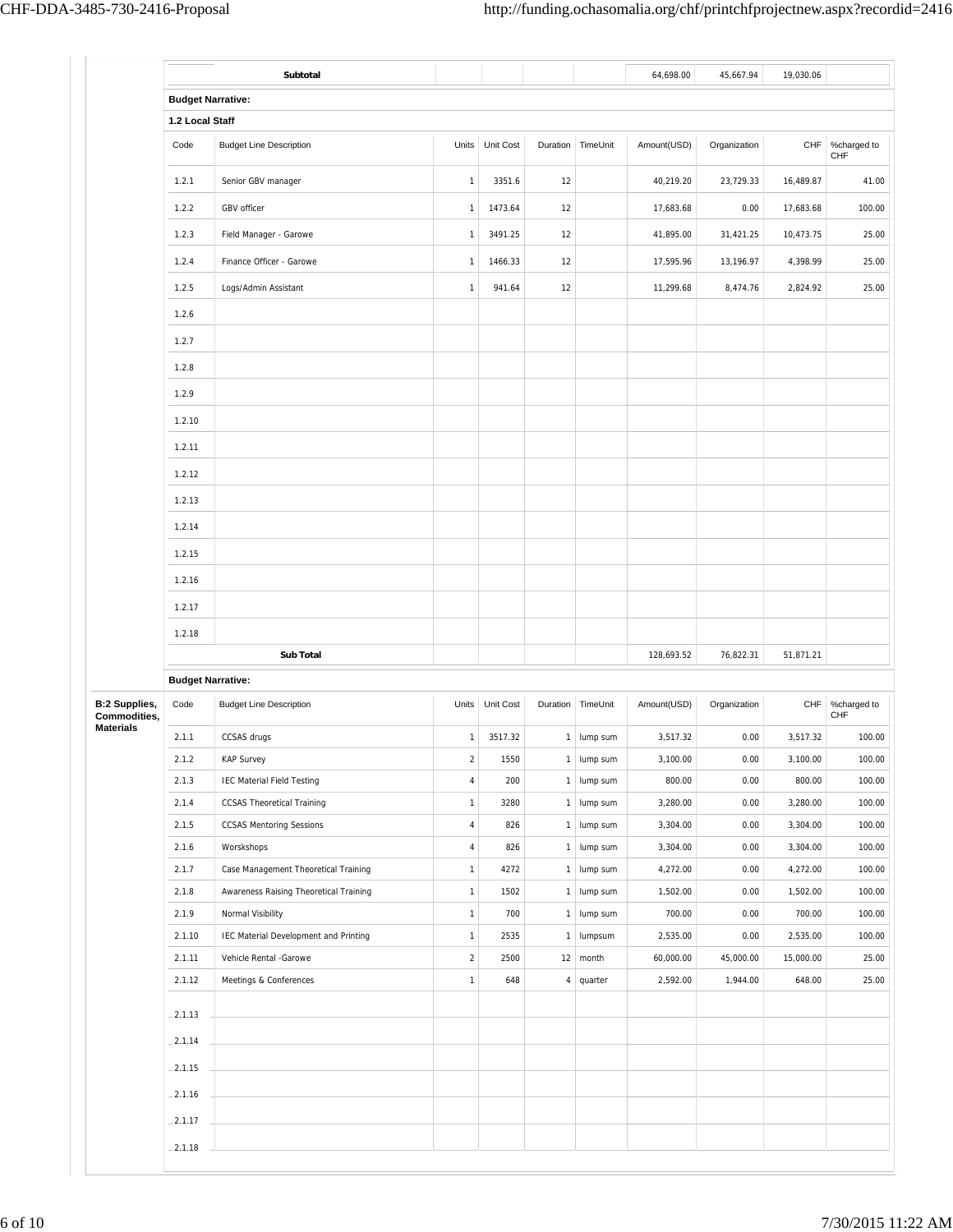|                                       |                          | Sub Total                      |            |              |   |                   | 88,906.32   | 46,944.00    | 41,962.32 |                    |
|---------------------------------------|--------------------------|--------------------------------|------------|--------------|---|-------------------|-------------|--------------|-----------|--------------------|
|                                       | <b>Budget Narrative:</b> |                                |            |              |   |                   |             |              |           |                    |
| C:3<br>Equipment                      | Code                     | <b>Budget Line Description</b> | Units      | Unit<br>Cost |   | Duration TimeUnit | Amount(USD) | Organization | CHF       | %charged to<br>CHF |
|                                       | 3.1.1                    | Laptops                        | $\sqrt{2}$ | 1400         | 1 | pcs               | 2,800.00    | 0.00         | 2,800.00  | 100.00             |
|                                       | 3.1.2                    |                                |            |              |   |                   |             |              |           |                    |
|                                       | 3.1.3                    |                                |            |              |   |                   |             |              |           |                    |
|                                       | 3.1.4                    |                                |            |              |   |                   |             |              |           |                    |
|                                       | 3.1.5                    |                                |            |              |   |                   |             |              |           |                    |
|                                       | 3.1.6                    |                                |            |              |   |                   |             |              |           |                    |
|                                       | 3.1.7                    |                                |            |              |   |                   |             |              |           |                    |
|                                       | 3.1.8                    |                                |            |              |   |                   |             |              |           |                    |
|                                       | 3.1.9                    |                                |            |              |   |                   |             |              |           |                    |
|                                       | 3.1.10                   |                                |            |              |   |                   |             |              |           |                    |
|                                       | 3.1.11                   |                                |            |              |   |                   |             |              |           |                    |
|                                       | 3.1.12                   |                                |            |              |   |                   |             |              |           |                    |
|                                       | 3.1.13                   |                                |            |              |   |                   |             |              |           |                    |
|                                       | 3.1.14                   |                                |            |              |   |                   |             |              |           |                    |
|                                       | 3.1.15                   |                                |            |              |   |                   |             |              |           |                    |
|                                       | 3.1.16                   |                                |            |              |   |                   |             |              |           |                    |
|                                       | 3.1.17                   |                                |            |              |   |                   |             |              |           |                    |
|                                       |                          |                                |            |              |   |                   |             |              |           |                    |
|                                       | 3.1.18                   |                                |            |              |   |                   |             |              |           |                    |
|                                       |                          | Sub Total                      |            |              |   |                   | 2,800.00    | 0.00         | 2,800.00  |                    |
|                                       | <b>Budget Narrative:</b> |                                |            |              |   |                   |             |              |           |                    |
|                                       | Code                     | <b>Budget Line Description</b> | Units      | Unit<br>Cost |   | Duration TimeUnit | Amount(USD) | Organization | CHF       | ${\sf CHF}$        |
|                                       | $-4.1.1$                 |                                |            |              |   |                   |             |              |           |                    |
|                                       | $-4.1.2$                 |                                |            |              |   |                   |             |              |           |                    |
|                                       |                          |                                |            |              |   |                   |             |              |           |                    |
|                                       | $-4.1.3$                 |                                |            |              |   |                   |             |              |           |                    |
|                                       | $-4.1.4$                 |                                |            |              |   |                   |             |              |           |                    |
|                                       | $-4.1.5$                 |                                |            |              |   |                   |             |              |           |                    |
|                                       | $-4.1.6$                 |                                |            |              |   |                   |             |              |           |                    |
|                                       | $-4.1.7$                 |                                |            |              |   |                   |             |              |           |                    |
|                                       | $-4.1.8$                 |                                |            |              |   |                   |             |              |           |                    |
|                                       | $-4.1.9$                 |                                |            |              |   |                   |             |              |           |                    |
|                                       | $-4.1.10$                |                                |            |              |   |                   |             |              |           |                    |
|                                       | $-4.1.11$                |                                |            |              |   |                   |             |              |           |                    |
|                                       | $-4.1.12$                |                                |            |              |   |                   |             |              |           |                    |
|                                       | $-4.1.13$                |                                |            |              |   |                   |             |              |           |                    |
| D:4<br>Contractual<br><b>Services</b> | $-4.1.14$                |                                |            |              |   |                   |             |              |           |                    |
|                                       | $-4.1.15$<br>$-4.1.16$   |                                |            |              |   |                   |             |              |           | %charged to        |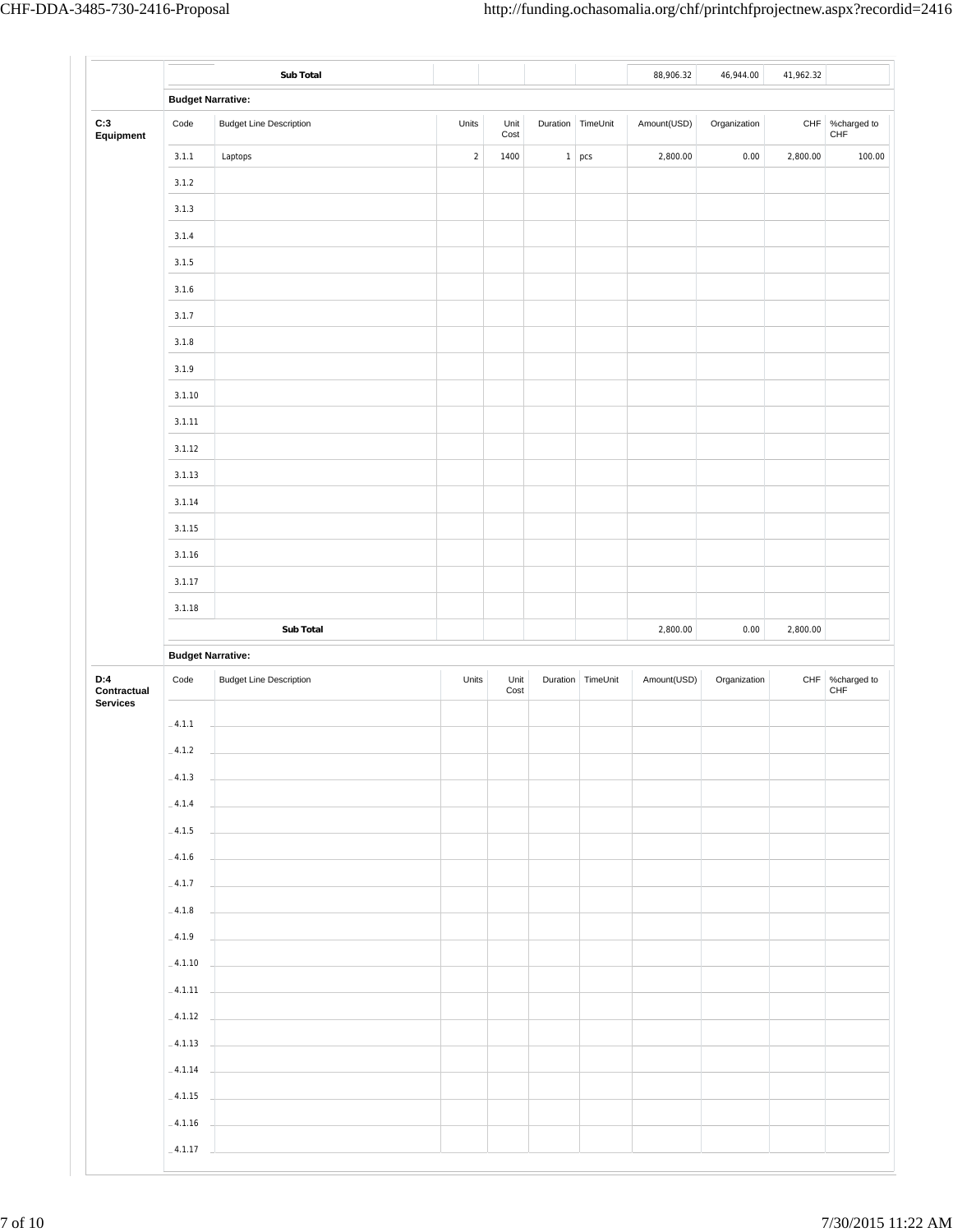|                                                | 4.1.18                   |                                                              |                |              |              |                     |             |              |           |                                                      |
|------------------------------------------------|--------------------------|--------------------------------------------------------------|----------------|--------------|--------------|---------------------|-------------|--------------|-----------|------------------------------------------------------|
|                                                |                          | <b>Sub Total</b>                                             |                |              |              |                     | 0.00        | 0.00         | 0.00      |                                                      |
|                                                | <b>Budget Narrative:</b> |                                                              |                |              |              |                     |             |              |           |                                                      |
| E:5 Travel                                     | Code                     | <b>Budget Line Description</b>                               | Units          | Unit Cost    |              | Duration TimeUnit   | Amount(USD) | Organization |           | CHF   %charged to<br>CHF                             |
|                                                | 5.1.1                    | Local Travel - Garowe                                        | $\mathbf{1}$   | 1207.34      |              | 12 Trips            | 14,488.08   | 10,866.06    | 3,622.02  | 25.00                                                |
|                                                | 5.1.2                    | Airfare - Monitoring Unit                                    | $\mathbf{1}$   | 2000         | $\mathbf{1}$ | Trips               | 2,000.00    | 0.00         | 2,000.00  | 100.00                                               |
|                                                | 5.1.3                    | Field Program Staff                                          | $\mathbf 1$    | 1100         |              | 1 Trips             | 1,100.00    | 0.00         | 1,100.00  | 100.00                                               |
|                                                | 5.1.4                    | Perdiem - Field Program Staff                                | $\overline{7}$ | 45           |              | $5$ Trips           | 1,575.00    | 0.00         | 1,575.00  | 100.00                                               |
|                                                | 5.1.5                    |                                                              |                |              |              |                     |             |              |           |                                                      |
|                                                | 5.1.6                    |                                                              |                |              |              |                     |             |              |           |                                                      |
|                                                | 5.1.7                    |                                                              |                |              |              |                     |             |              |           |                                                      |
|                                                | 5.1.8                    |                                                              |                |              |              |                     |             |              |           |                                                      |
|                                                | 5.1.9                    |                                                              |                |              |              |                     |             |              |           |                                                      |
|                                                | 5.1.10                   |                                                              |                |              |              |                     |             |              |           |                                                      |
|                                                | 5.1.11                   |                                                              |                |              |              |                     |             |              |           |                                                      |
|                                                | 5.1.12                   |                                                              |                |              |              |                     |             |              |           |                                                      |
|                                                | 5.1.13                   |                                                              |                |              |              |                     |             |              |           |                                                      |
|                                                | 5.1.14                   |                                                              |                |              |              |                     |             |              |           |                                                      |
|                                                | 5.1.15                   |                                                              |                |              |              |                     |             |              |           |                                                      |
|                                                | 5.1.16                   |                                                              |                |              |              |                     |             |              |           |                                                      |
|                                                |                          |                                                              |                |              |              |                     |             |              |           |                                                      |
|                                                | 5.1.17                   |                                                              |                |              |              |                     |             |              |           |                                                      |
|                                                | 5.1.18                   |                                                              |                |              |              |                     |             |              |           |                                                      |
|                                                |                          | <b>Sub Total</b>                                             |                |              |              |                     | 19,163.08   | 10,866.06    | 8,297.02  |                                                      |
|                                                | <b>Budget Narrative:</b> |                                                              |                |              |              |                     |             |              |           |                                                      |
|                                                | Code                     | <b>Budget Line Description</b>                               | Units          | Unit<br>Cost |              | Duration   TimeUnit | Amount(USD) | Organization |           |                                                      |
|                                                | 6.1.1                    | Kaalo Aid & Development- staff & personnel                   | $\mathbf{1}$   | 5500         | 1            | lump sum            | 5,500.00    | 0.00         | 5,500.00  |                                                      |
|                                                | 6.1.2                    | Kaalo Aid & Development- supplies, commodities,<br>materials | $\mathbf{1}$   | 32100        |              | 1 lump sum          | 32,100.00   | 0.00         | 32,100.00 |                                                      |
|                                                | 6.1.3                    | Kaalo Aid & Development- General operating & other<br>costs  | $\mathbf{1}$   | 750          |              | $1$ lump sum        | 750.00      | 0.00         | 750.00    |                                                      |
|                                                |                          |                                                              |                |              |              |                     |             |              |           |                                                      |
|                                                | $-6.1.4$<br>$-6.1.5$     |                                                              |                |              |              |                     |             |              |           |                                                      |
|                                                | $-6.1.6$                 |                                                              |                |              |              |                     |             |              |           |                                                      |
| F:6 Transfers<br>and Grants to<br>Counterparts | $-6.1.7$                 |                                                              |                |              |              |                     |             |              |           |                                                      |
|                                                | $-6.1.8$                 |                                                              |                |              |              |                     |             |              |           |                                                      |
|                                                | $-6.1.9$                 |                                                              |                |              |              |                     |             |              |           |                                                      |
|                                                |                          |                                                              |                |              |              |                     |             |              |           |                                                      |
|                                                | $-6.6.10$                |                                                              |                |              |              |                     |             |              |           |                                                      |
|                                                | $-6.1.11$                |                                                              |                |              |              |                     |             |              |           |                                                      |
|                                                | $-6.1.12$                |                                                              |                |              |              |                     |             |              |           |                                                      |
|                                                | $-6.1.13$                |                                                              |                |              |              |                     |             |              |           |                                                      |
|                                                | $-6.1.14$<br>$-6.1.15$   |                                                              |                |              |              |                     |             |              |           | CHF %charged to<br>CHF<br>100.00<br>100.00<br>100.00 |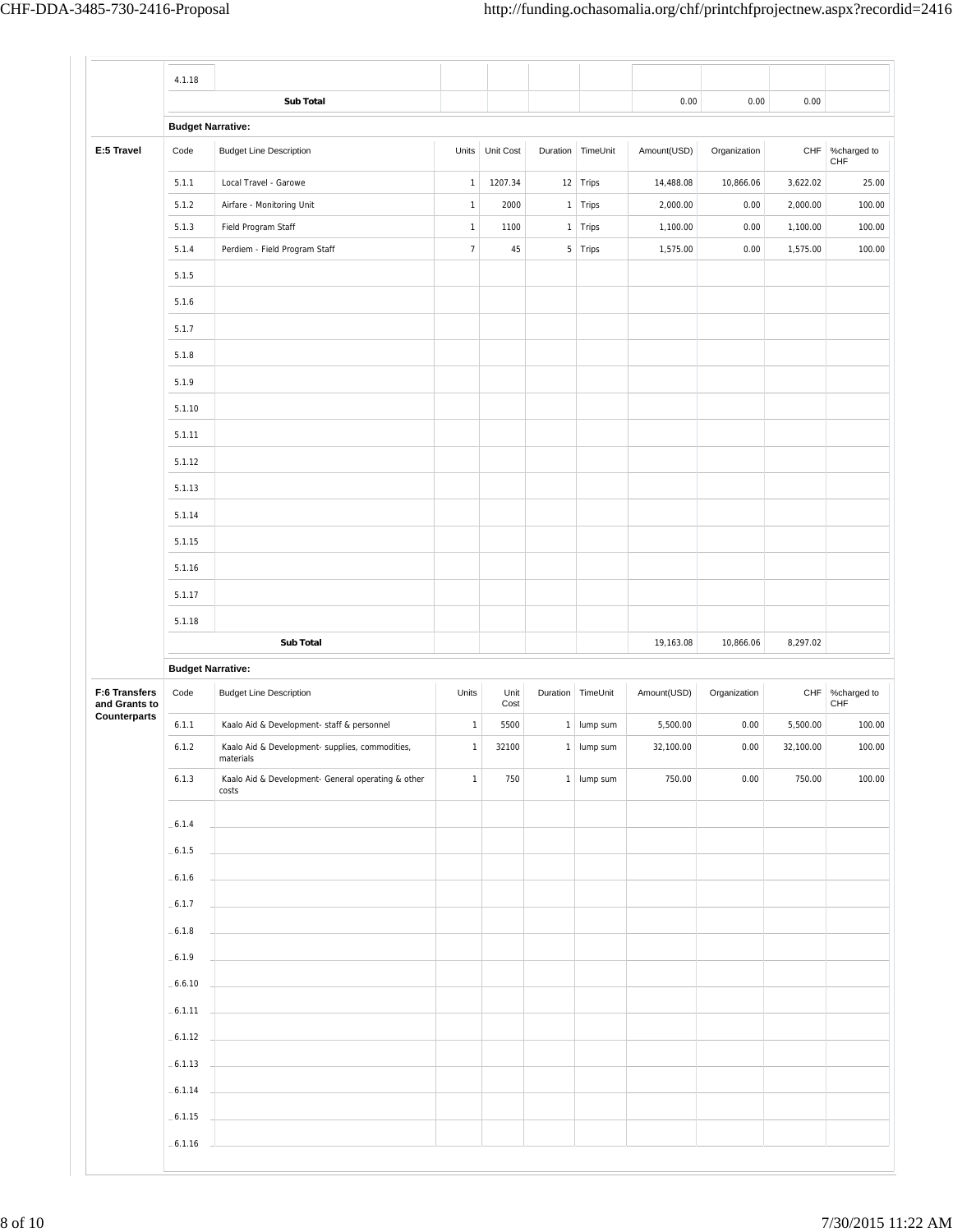$\Gamma$  .

|                                  | 6.1.17             |                                    |    |                                                                           |       |                                                                                                        |                         |          |    |          |                                          |              |          |                               |                     |
|----------------------------------|--------------------|------------------------------------|----|---------------------------------------------------------------------------|-------|--------------------------------------------------------------------------------------------------------|-------------------------|----------|----|----------|------------------------------------------|--------------|----------|-------------------------------|---------------------|
|                                  | 6.1.18             |                                    |    |                                                                           |       |                                                                                                        |                         |          |    |          |                                          |              |          |                               |                     |
|                                  |                    |                                    |    | <b>Sub Total</b>                                                          |       |                                                                                                        |                         |          |    |          | 38,350.00                                |              | 0.00     | 38,350.00                     |                     |
|                                  |                    | <b>Budget Narrative:</b>           |    |                                                                           |       |                                                                                                        |                         |          |    |          |                                          |              |          |                               |                     |
| G:7 General<br>Operating         | Code               | <b>Budget Line Description</b>     |    |                                                                           |       |                                                                                                        | Units Unit Cost         | Duration |    | TimeUnit | Amount(USD)                              | Organization |          | CHF                           | %charged to<br>CHF  |
| and Other<br><b>Direct Costs</b> | 7.1.1              | Office rent - Nugaal Region        |    |                                                                           |       |                                                                                                        | 2000<br>$\mathbf{1}$    |          | 12 | months   | 24,000.00                                | 18,000.00    |          | 6,000.00                      | 25.00               |
|                                  | 7.1.2              | Office Supplies - Garowe           |    |                                                                           |       |                                                                                                        | 1500.25<br>$\mathbf{1}$ |          | 12 | lump sum | 18,003.00                                | 13,502.25    |          | 4,500.75                      | 25.00               |
|                                  | 7.1.3              | Electricity -Nugaal Region         |    |                                                                           |       |                                                                                                        | 700<br>$\mathbf{1}$     |          | 12 | months   | 8,400.00                                 |              | 6,300.00 | 2,100.00                      | 25.00               |
|                                  | 7.1.4              | Water -Nugaal Region               |    |                                                                           |       |                                                                                                        | 215<br>$\mathbf{1}$     |          | 12 | months   | 2,580.00                                 |              | 1,935.00 | 645.00                        | 25.00               |
|                                  | 7.1.5              | Gas -Nugaal Region                 |    |                                                                           |       |                                                                                                        | 85<br>$\mathbf{1}$      |          | 12 | months   | 1,020.00                                 |              | 765.00   | 255.00                        | 25.00               |
|                                  | 7.1.6              |                                    |    | Telephone charges - Nugaal Region                                         |       |                                                                                                        | $\mathbf{1}$<br>1000    |          | 12 | months   | 12,000.00                                |              | 9,000.00 | 3,000.00                      | 25.00               |
|                                  | 7.1.7              |                                    |    | Internet Charges - Nugaal Region                                          |       |                                                                                                        | 1500<br>$\mathbf{1}$    |          | 12 | months   | 18,000.00                                | 13,500.00    |          | 4,500.00                      | 25.00               |
|                                  | 7.1.8              | Bank Fees Nugaal Region            |    |                                                                           |       |                                                                                                        | 1200<br>1               |          | 12 | months   | 14,400.00                                | 10,800.00    |          | 3,600.00                      | 25.00               |
|                                  | 7.1.9              |                                    |    |                                                                           |       |                                                                                                        |                         |          |    |          |                                          |              |          |                               |                     |
|                                  | 7.1.10             |                                    |    |                                                                           |       |                                                                                                        |                         |          |    |          |                                          |              |          |                               |                     |
|                                  | 7.1.11             |                                    |    |                                                                           |       |                                                                                                        |                         |          |    |          |                                          |              |          |                               |                     |
|                                  | 7.1.12             |                                    |    |                                                                           |       |                                                                                                        |                         |          |    |          |                                          |              |          |                               |                     |
|                                  | 7.1.13             |                                    |    |                                                                           |       |                                                                                                        |                         |          |    |          |                                          |              |          |                               |                     |
|                                  | 7.1.14             |                                    |    |                                                                           |       |                                                                                                        |                         |          |    |          |                                          |              |          |                               |                     |
|                                  | 7.1.15             |                                    |    |                                                                           |       |                                                                                                        |                         |          |    |          |                                          |              |          |                               |                     |
|                                  | 7.1.16             |                                    |    |                                                                           |       |                                                                                                        |                         |          |    |          |                                          |              |          |                               |                     |
|                                  | 7.1.17             |                                    |    |                                                                           |       |                                                                                                        |                         |          |    |          |                                          |              |          |                               |                     |
|                                  |                    |                                    |    |                                                                           |       |                                                                                                        |                         |          |    |          |                                          |              |          |                               |                     |
|                                  | 7.1.18             |                                    |    | <b>Sub Total</b>                                                          |       |                                                                                                        |                         |          |    |          | 98,403.00                                | 73,802.25    |          | 24,600.75                     |                     |
|                                  |                    |                                    |    |                                                                           |       |                                                                                                        |                         |          |    |          |                                          |              |          |                               |                     |
|                                  |                    | <b>Budget Narrative:</b>           |    |                                                                           |       |                                                                                                        |                         |          |    |          |                                          |              |          |                               |                     |
|                                  |                    |                                    |    | <b>TOTAL</b>                                                              |       |                                                                                                        |                         |          |    |          | 441,013.92                               | 254,102.56   |          | 186,911.36                    |                     |
| H.8 Indirect<br>Programme        | Code               | <b>Budget Line Description</b>     |    |                                                                           |       |                                                                                                        |                         |          |    |          | Amount(USD)                              | Organization |          | CHF                           | %charged to<br>CHF  |
| <b>Support</b><br>Costs          | 8.1.1              |                                    |    | Indirect Programme Support Costs                                          |       |                                                                                                        |                         |          |    |          | 0.00                                     |              | 0.00     | 13,083.80                     | 7.00                |
|                                  |                    |                                    |    | <b>GRAND TOTAL</b>                                                        |       |                                                                                                        |                         |          |    |          | 441,013.92                               | 254,102.56   |          | 199,995.16                    |                     |
| Other sources of funds           |                    |                                    |    |                                                                           |       |                                                                                                        |                         |          |    |          |                                          |              |          |                               |                     |
|                                  | <b>Description</b> |                                    |    | Amount   %                                                                |       |                                                                                                        |                         |          |    |          |                                          |              |          |                               |                     |
|                                  | Organization       |                                    |    | 254,102.56 55.96                                                          |       |                                                                                                        |                         |          |    |          |                                          |              |          |                               |                     |
|                                  | Community          |                                    |    | 0.00                                                                      | 0.00  |                                                                                                        |                         |          |    |          |                                          |              |          |                               |                     |
|                                  | <b>CHF</b>         |                                    |    | 199,995.16                                                                | 44.04 |                                                                                                        |                         |          |    |          |                                          |              |          |                               |                     |
|                                  |                    | <b>Other Donors</b>                | a) | 0.00                                                                      |       |                                                                                                        |                         |          |    |          |                                          |              |          |                               |                     |
|                                  |                    |                                    | b) | 0.00                                                                      |       |                                                                                                        |                         |          |    |          |                                          |              |          |                               |                     |
|                                  | <b>TOTAL</b>       |                                    |    | 454,097.72                                                                |       |                                                                                                        |                         |          |    |          |                                          |              |          |                               |                     |
| <b>LOCATIONS</b>                 |                    |                                    |    |                                                                           |       |                                                                                                        |                         |          |    |          |                                          |              |          |                               |                     |
| Region District                  | Location           | <b>Standard Cluster Activities</b> |    |                                                                           |       | <b>Activity</b>                                                                                        |                         |          |    |          | <b>Beneficiary</b><br><b>Description</b> | Number       |          | Latitude   Longitude   P.Code |                     |
|                                  | Garowe             |                                    |    | Assessment/studies/surveys/profiling,<br>Capacity building, GBV awareness |       | Enhancing the quality and accessibility of GBV service<br>provision for Garowe IDPs through CCSAS, CM, |                         |          |    |          | IDPs and Host<br>Community               | 1960         | 8.40635  | 48.48188                      | NC-3913-<br>Q11-006 |
| Nugaal<br>Garowe                 |                    | Treatment                          |    | campaign, GBV referral centres, Post Rape                                 |       | service awareness, local capacity building, community<br>protection and referral systems building.     |                         |          |    |          |                                          |              |          |                               |                     |
| <b>TOTAL</b>                     |                    |                                    |    |                                                                           |       |                                                                                                        |                         |          |    |          |                                          | 1,960        |          |                               |                     |